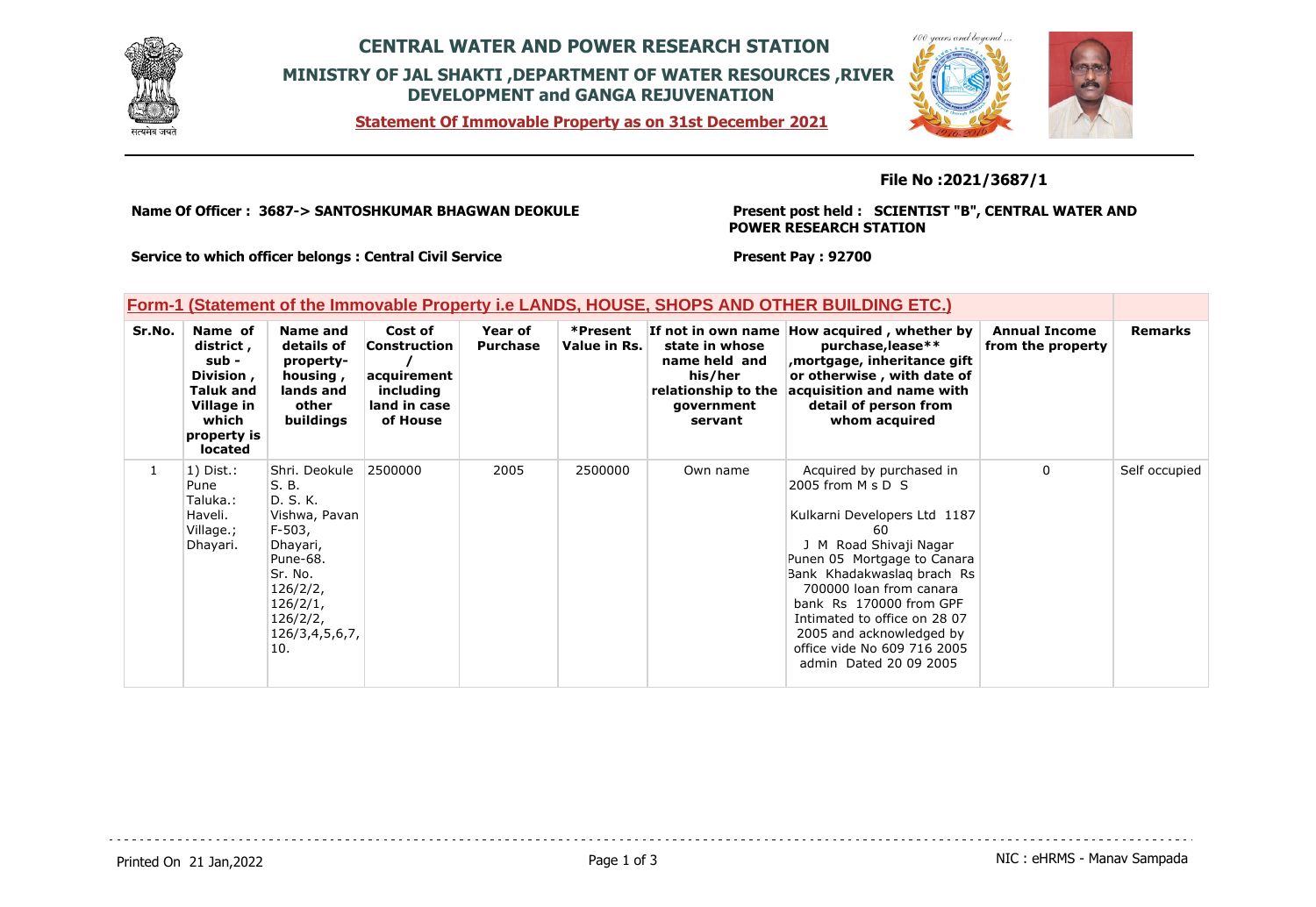

## **CENTRAL WATER AND POWER RESEARCH STATION MINISTRY OF JAL SHAKTI ,DEPARTMENT OF WATER RESOURCES ,RIVER DEVELOPMENT and GANGA REJUVENATION**



**Statement Of Immovable Property as on 31st December 2021**

| Form-1 (Statement of the Immovable Property i.e LANDS, HOUSE, SHOPS AND OTHER BUILDING ETC.) |                                                                                                                  |                                                                                                                                          |                                                                                 |                            |                          |                                                                                            |                                                                                                                                                                                                                                                                                                                                                                                                                                       |                                           |               |
|----------------------------------------------------------------------------------------------|------------------------------------------------------------------------------------------------------------------|------------------------------------------------------------------------------------------------------------------------------------------|---------------------------------------------------------------------------------|----------------------------|--------------------------|--------------------------------------------------------------------------------------------|---------------------------------------------------------------------------------------------------------------------------------------------------------------------------------------------------------------------------------------------------------------------------------------------------------------------------------------------------------------------------------------------------------------------------------------|-------------------------------------------|---------------|
| Sr.No.                                                                                       | Name of<br>district ,<br>sub -<br>Division,<br><b>Taluk and</b><br>Village in<br>which<br>property is<br>located | Name and<br>details of<br>property-<br>housing,<br>lands and<br>other<br>buildings                                                       | Cost of<br>Construction<br>acquirement<br>including<br>land in case<br>of House | Year of<br><b>Purchase</b> | *Present<br>Value in Rs. | state in whose<br>name held and<br>his/her<br>relationship to the<br>government<br>servant | If not in own name How acquired, whether by<br>purchase, lease**<br>mortgage, inheritance gift,<br>or otherwise, with date of<br>acquisition and name with<br>detail of person from<br>whom acquired                                                                                                                                                                                                                                  | <b>Annual Income</b><br>from the property | Remarks       |
| $\overline{2}$                                                                               | )Dist, :<br>Satara,<br>Taluka,;<br>Khandala,<br>Village.;<br>Shirwal.                                            | Shri, Deokule<br>S. B. Building<br>No. 25, Flat<br>No. 108, Star<br>City, Gate No.<br>336/A,<br>Opp.Pandharp<br>ur Crossing,<br>Shirwal. | 2500000                                                                         | 2016                       | 2500000                  | Own Name                                                                                   | Acquired by purchased on 01<br>03 2016 from Ms Royal Star<br>Group, Builder And<br>Developers Office No 154<br>and 155 Cannaught Place<br>Bund garden Road, Pune<br>411001. Mortgage to Canara<br>Bank, Khadakwasla branch,<br>Rs. 2000000 loan from canara<br>bank, Rs. 379921 loan from<br>CWPRS Society. Intimated to<br>office on 29 04 2016 and<br>acknowledged by office vide<br>No 651 117 Estt I 2016 643<br>Dated 30/05/2016 | $\Omega$                                  | Self Occupied |



**Signature:**

**Name Of Officer:** 3687-> SANTOSHKUMAR BHAGWAN DEOKULE

**Designation:** SCIENTIST "B"

**Date of Submission:** 21 Jan 2022

Note: